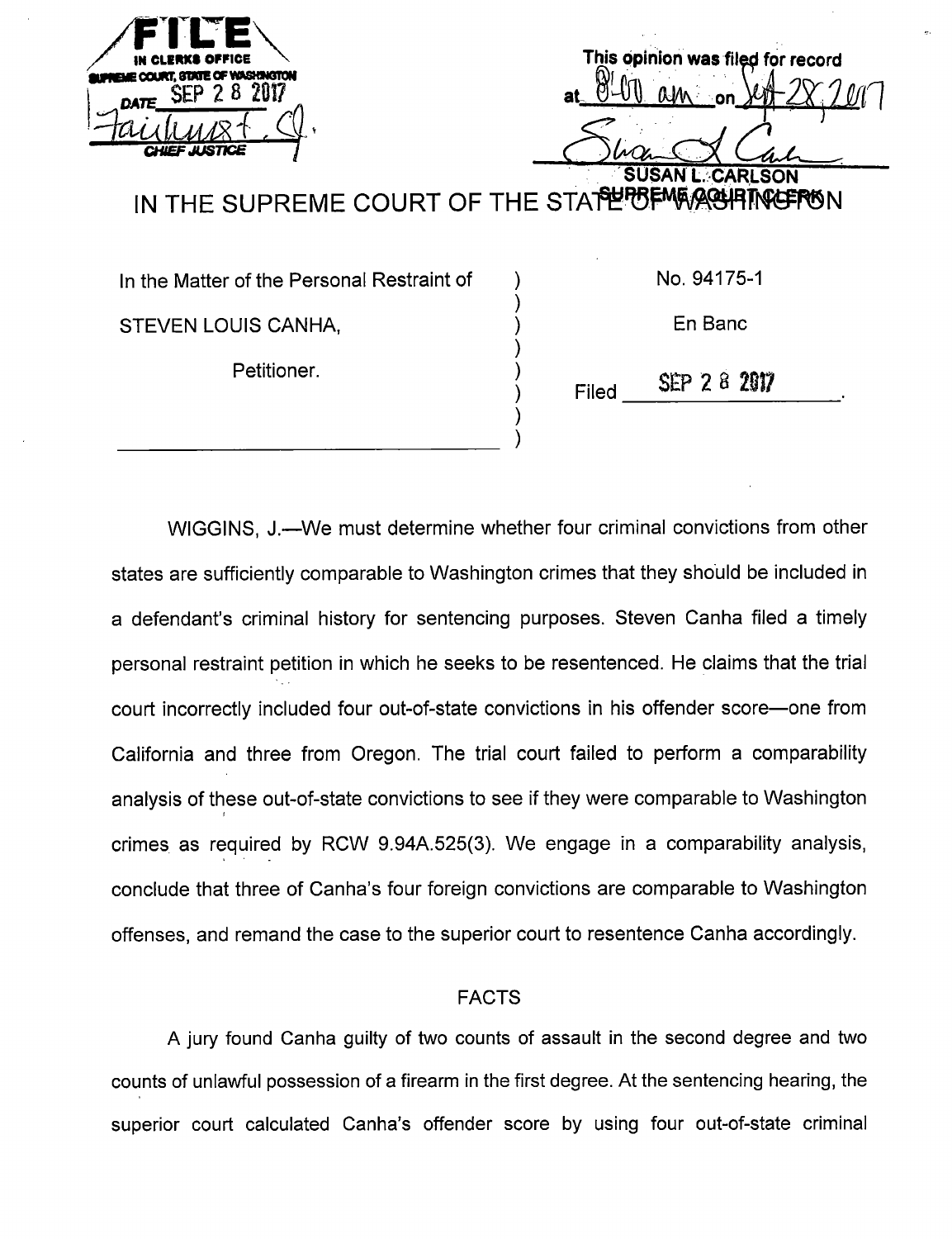convictions, one from California and three from Oregon. However, the court failed to perform a comparability analysis of these out-of-state convictions to see whether they were sufficiently comparable to any Washington offenses. The superior court sentenced Canha to serve 154 months.

Canha appealed his conviction to the Court of Appeals, which rejected Canha's claims of failure to suppress evidence, ineffective assistance of counsel, double jeopardy violation, and speedy trial violation. State v. Canha, noted at 159 Wn. App. 1044 (2011); see U.S. CONST. amends. V, VI. This court denied review. State v. Canha, 171 Wn.2d 1023, 257 P.3d 663 (2011). The United States Supreme Court also denied certiorari. Canha v. Washington, 565 U.S. 1067, 132 S. Ct. 776, 181 L. Ed. 2d 498 (2011).

After his direct appeal, Canha filed a timely personal restraint petition, which the Court of Appeals denied as frivolous. That same year, Canha filed a Superior Court Criminal Rule (CrR) 7.8 motion to modify his judgment and sentence. Canha argued for the first time that his offender score was miscalculated by counting the four out-of-state convictions. Benton County Superior Court transferred his motion to the Court of Appeals to be considered as a personal restraint petition. Judging the petition to be untimely, frivolous, and successive, the Court of Appeals dismissed it.

Canha filed a motion with this court to modify the Court of Appeals ruling dismissing his petition. Under RCW 10.73.090, a petitioner may file a collateral challenge within one year after a judgment becomes final (except in circumstances not present here). Canha filed his CrR 7.8 motion less than one year after the United States Supreme Court denied certiorari for his direct appeal, which is when Canha's judgment became final. Thus, we

 $\overline{2}$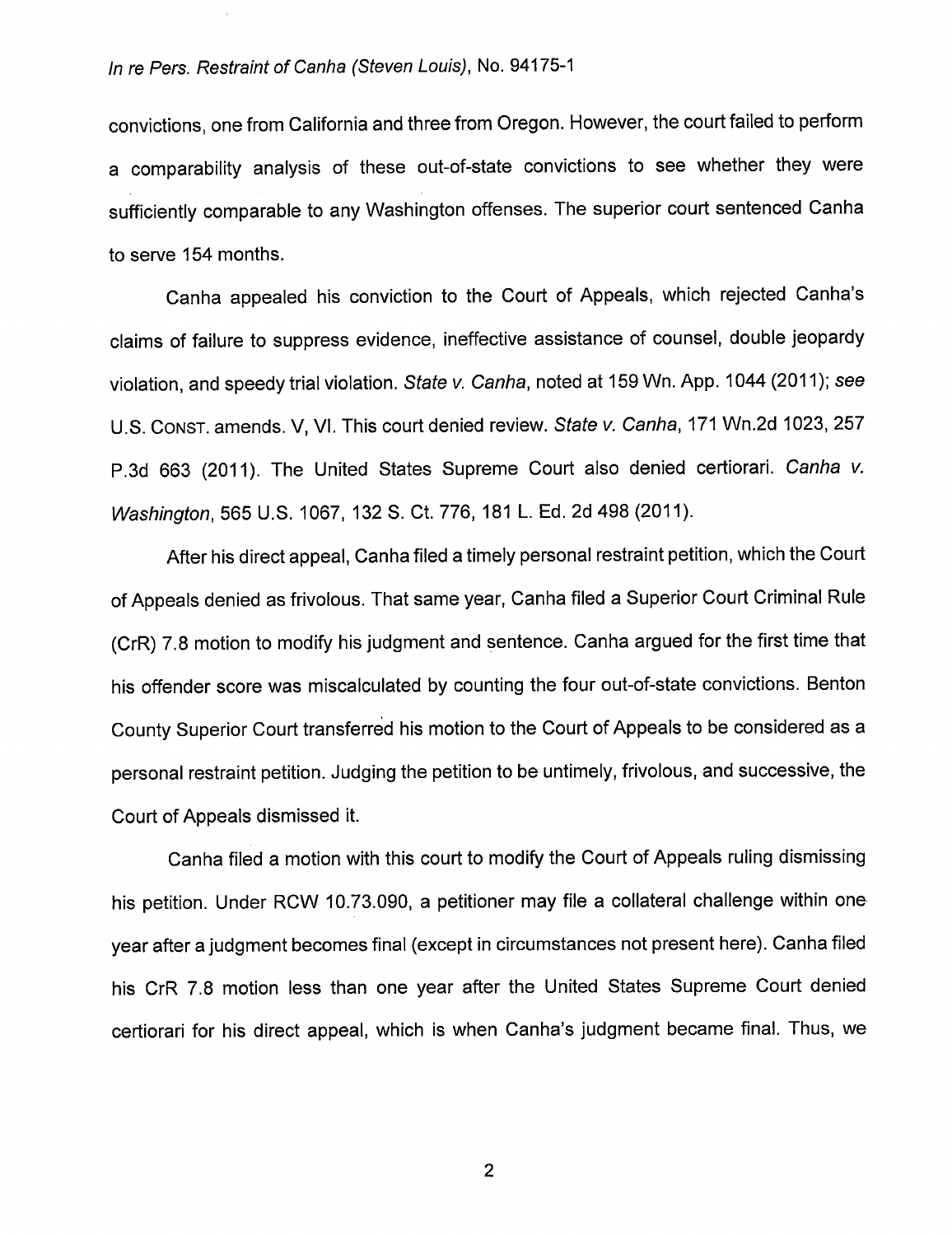concluded that Canha's petition was timely.<sup>1</sup> As a result, we granted Canha's motion to modify and remanded the petition to the Court of Appeals "to review on the merits."

In yet another procedural barrier to consideration on the merits, Canha's petition was successive, meaning that he had filed a prior unsuccessful personal restraint petition. RCW 10.73.140 prohibits the Court of Appeals from hearing successive petitions absent good cause. In effect, we directed the Court of Appeals to review this case and consider the merits despite the usual rule that the Court of Appeals cannot consider a successive petition. The Court of Appeals wrote a recommended disposition and transferred the case back to this court so that a final judgment could be issued. We accepted review of Canha's petition.

# STANDARD OF REVIEW

To obtain relief, Canha "must show either that he... was actually and substantially prejudiced by constitutional error or that his . . . trial suffered from a fundamental defect of a nonconstitutional nature that inherently resulted in a complete miscarriage of justice." In re Pers. Restraint of Finstad, 177 Wn.2d 501, 506, 301 P.3d 450 (2013). Canha does not argue constitutional error, but claims that his offender score was

<sup>&</sup>lt;sup>1</sup> At oral argument, the State argued that Canha's personal restraint petition was not timely. Wash. Supreme Court oral argument, In re Pers. Restraint of Canha, No. 94175-1 (May 25, 2017), at 23 min., 16 sec. to 23 min., 32 sec., audio recording by TVW, Washington State's Public Affairs Network, http://www.tvw.org. However, we previously and clearly concluded that it was timely. Under our law of the case doctrine, "once there is an appellate court ruling, its holding must be followed in all of the subsequent stages of the same litigation." State v. Schwab, 163 Wn.2d 664, 672, 185 P.3d 1151 (2008); see also Humphrey Indus., Ltd. v. Clay Street Assocs., 176 Wn.2d 662, 669-70, 295 P.3d 231 (2013) (concluding that '"the parties, the trial court, and this court are bound by the holdings of [this] court on a prior appeal" (alteration in original) (quoting Greene v. Rothschild, 68 Wn.2d 1, 10, 414 P.2d 1013 (1966))). Thus, the fact that Canha's petition was timely became the law of the case, unless the State proved that "justice would best be served" by reconsideration of the issue. RAP 2.5(c)(2). Here, justice would not best be served by allowing Canha's sentence, based on an incorrect offender score, to stand. Thus, we decline to reconsider our previous holding that Canha's petition was timely.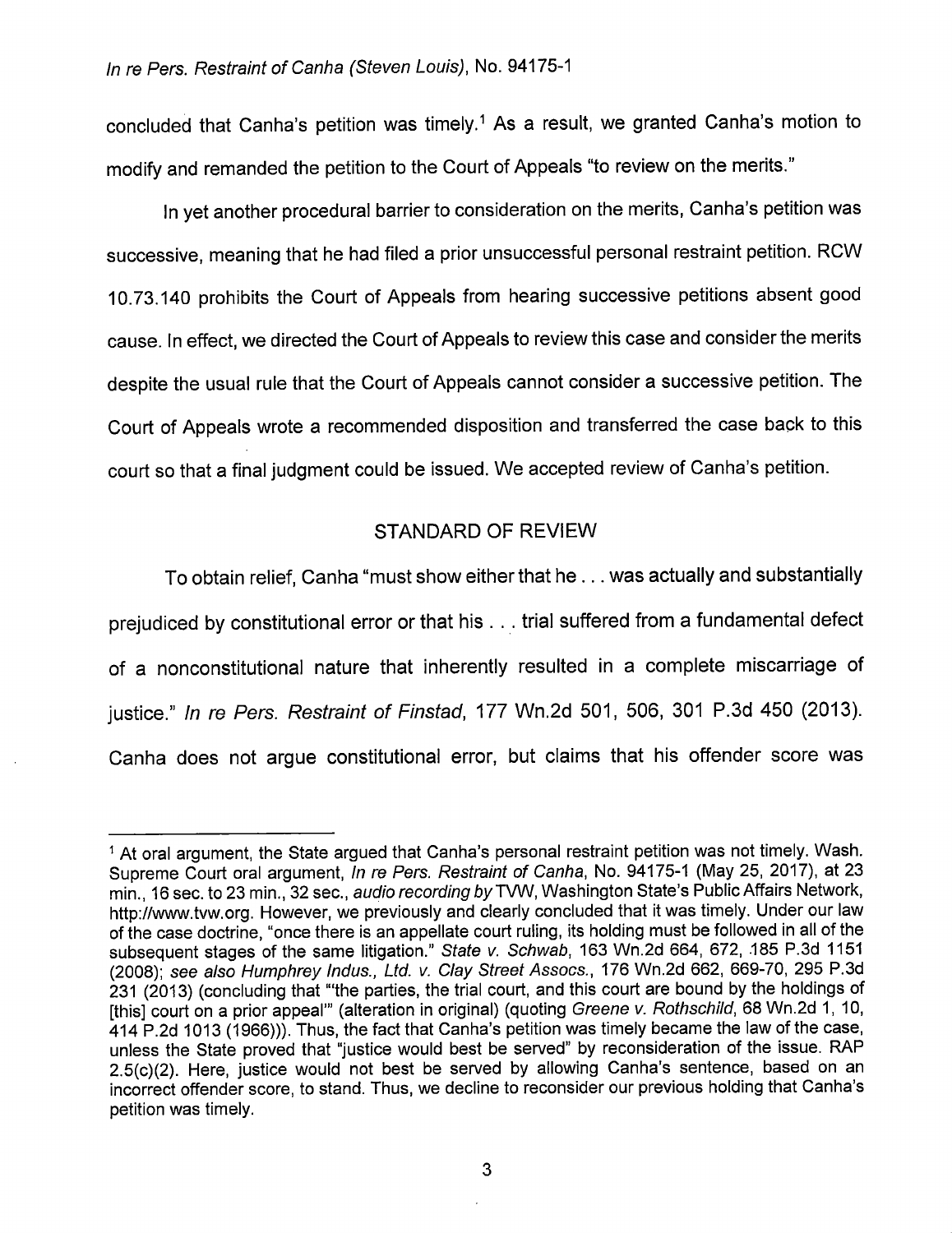miscalculated. "[A] sentence that is based upon an incorrect offender score is a fundamental defect that inherently results in a miscarriage of iustice." In re Pers. Restraint of Goodwin, 146 Wn.2d 861, 868, 50 P.3d 618 (2002). And when a trial court has entered an erroneous sentence, "the defendant is entitled to be resentenced." Id. at 869.

### ANALYSIS

The superior court failed to conduct a comparability analysis of Canha's four outof-state convictions before including them in his offender score. However, the parties make two important concessions in this regard. First, Canha concedes that his Oregon conviction for criminal mischief is comparable to Washington's malicious mischief in the second degree. Wash. Supreme Court oral argument. No. 94175-1 (May 25, 2017), at 1 min., 36 sec. to 1 min., 48 sec., audio recording by TVW, Washington State's Public Affairs Network, http://www.tvw.org. Therefore, it was properly included in his offender score. Second, the State concedes that Canha's Oregon conviction for hindering prosecution is not comparable to a Washington offense, id. at 19 min., 45 sec. to 20 min., 2 sec. As a result, Canha's Oregon conviction for hindering prosecution should not have been included in his offender score.

Thus, we perform a comparability analysis only for Canha's remaining out-of-state convictions—voluntary manslaughter under California law and felon in possession of a firearm under Oregon law. We conclude that these convictions are factually comparable to Washington offenses and were properly included in Canha's offender score.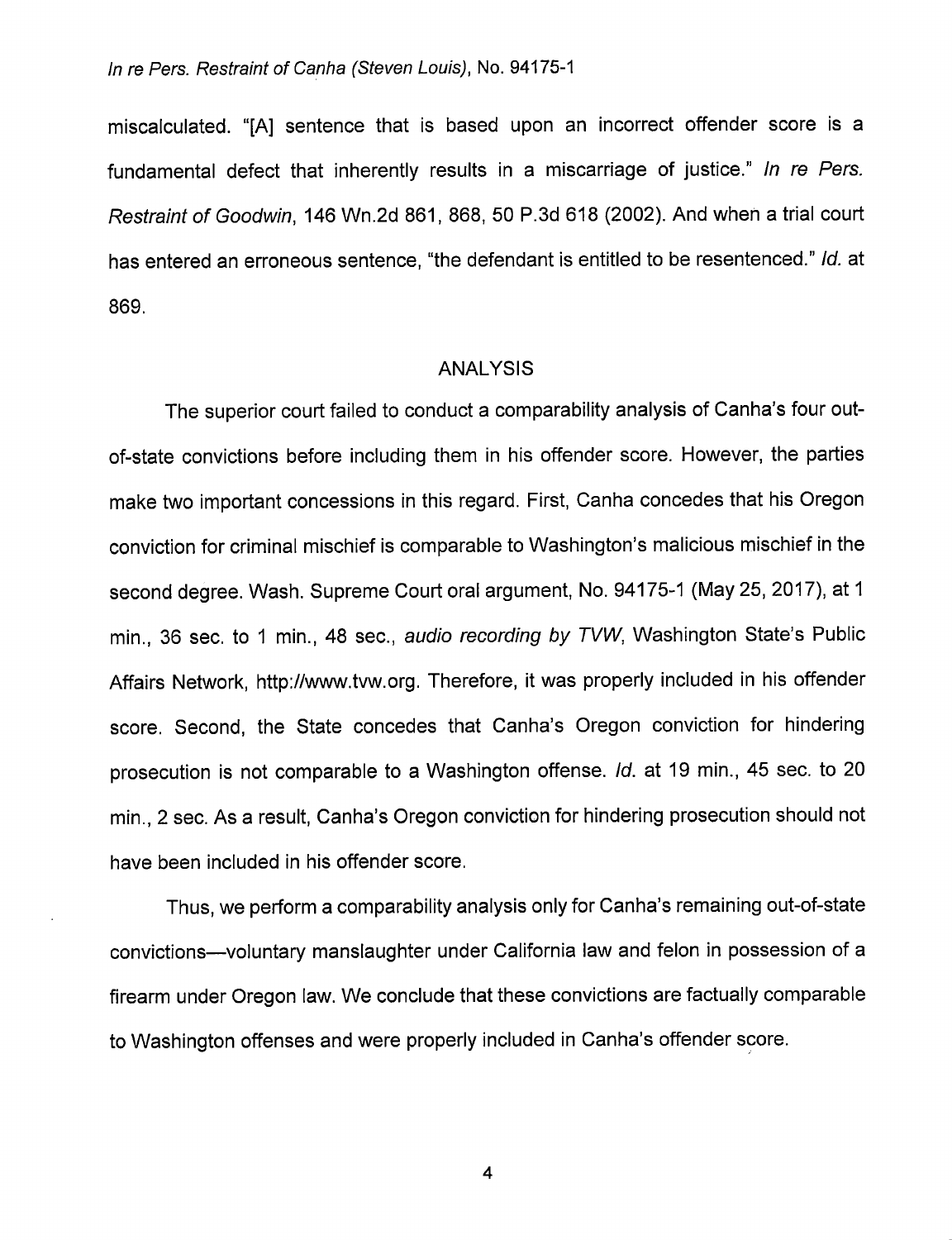However, since Canha's Oregon conviction for hindering prosecution is not comparable to a Washington offense and should not have been included in Canha's offender score, we remand to the superior court to resentence Canha accordingly. We need not reach Canha's ineffective assistance of counsel claim for the hindering prosecution conviction, and, since Canha fails to show prejudice, we conclude that his remaining ineffective assistance of counsel claims lack merit.

# 1. Calculating Offender Scores Using Out-of-State Convictions

The Sentencing Reform Act of 1981 (SRA) "created a grid of sentencing ranges which vary by the defendant's offender score and the seriousness level of the crime." State V. Wiley, 124 Wn.2d 679, 682, 880 P.2d 983 (1994); RCW 9.94A.510. The statute calculates a defendant's offender score based on criminal history. Wiley, 124 Wn.2d at 683; see also RCW 9.94A.525. If a defendant has out-of-state convictions, the SRA directs that those offenses be classified by determining comparable Washington offenses. Wiley, 124 Wn.2d at 683; see also RCW 9.94A.525(3).

To compare offenses, we use a two-part test. In re Pers. Restraint of Lavery, 154 Wn.2d 249, 255, 111 P.3d 837 (2005). First, the court analyzes legal comparability by comparing the elements of the out-of-state offense to the most comparable Washington offense. State v. Moriey, 134 Wn.2d 588, 605-06, 952 P.2d 167 (1998). When the crimes' elements are not the same, the offenses are not legally comparable, id. at 606. If the crimes are legally comparable, our analysis ends here and the crime is included in the offender score.

Second, if the offenses are not legally comparable, the court analyzes factual comparability. Lavery, 154 Wn.2d at 255-57. Offenses are factually comparable when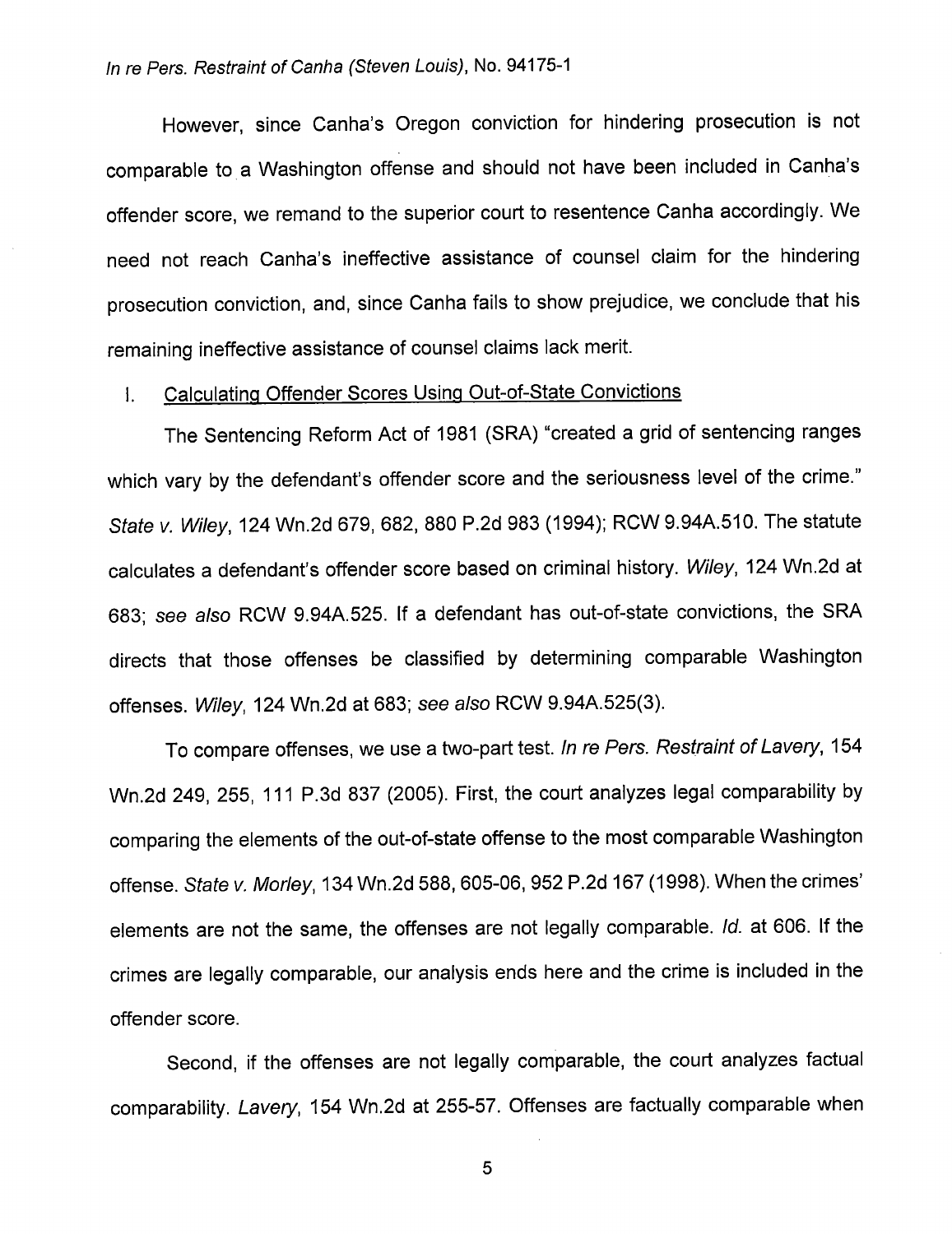the defendant's conduct would have violated a Washington statute. Morley, 134 Wn.2d at 606 ("The key inquiry is under what Washington statute could the defendant have been convicted if he or she had committed the same acts in Washington.'" (quoting State V. McCorkie, 88 Wn. App. 485, 495, 945 P.2d 736 (1997), aff'd, 137 Wn.2d 490, 973 P.2d 461 (1991))). To comply with *Apprendi*,<sup>2</sup> the court may rely only on facts that were admitted, stipulated, or proved to the fact finder beyond a reasonable doubt. Lavery, 154 Wn.2d at 255; see also State v. Olsen, 180 Wn.2d 468, 473-74, 325 P.3d 187 (2014). Any other "[f]acts or allegations contained in the record, if not directly related to the elements of the charged crime, may not have been sufficiently proven in the trial." Morley, 134 Wn.2d at 606.

Here, the trial court calculated Canha's offender score using four out-of-state convictions but it failed to perform a comparability analysis.<sup>3</sup> This court could either remand to the superior court for a comparability analysis, see State v. Thiefault, 160 Wn.2d 409, 420, 158 P.3d 580 (2007), or perform the comparability analysis and remand to the superior court for resentencing if necessary. See Lavery, 154 Wn.2d at 255-58. Here, we choose to perform the comparability analysis and remand for resentencing.

<sup>2</sup> Apprendi v. New Jersey, 530 U.S. 466, 120 8. Ct. 2348, 147 L. Ed. 2d 435 (2000).

<sup>&</sup>lt;sup>3</sup> Canha did not affirmatively acknowledge at sentencing that his foreign convictions were properly included in his offender score. He merely failed to object to their inclusion. Therefore, he did not waive his right to challenge whether his offender score was miscalculated. See State v. Ross, 152 Wn.2d 220, 231-33, 95 P.3d 1225 (2004).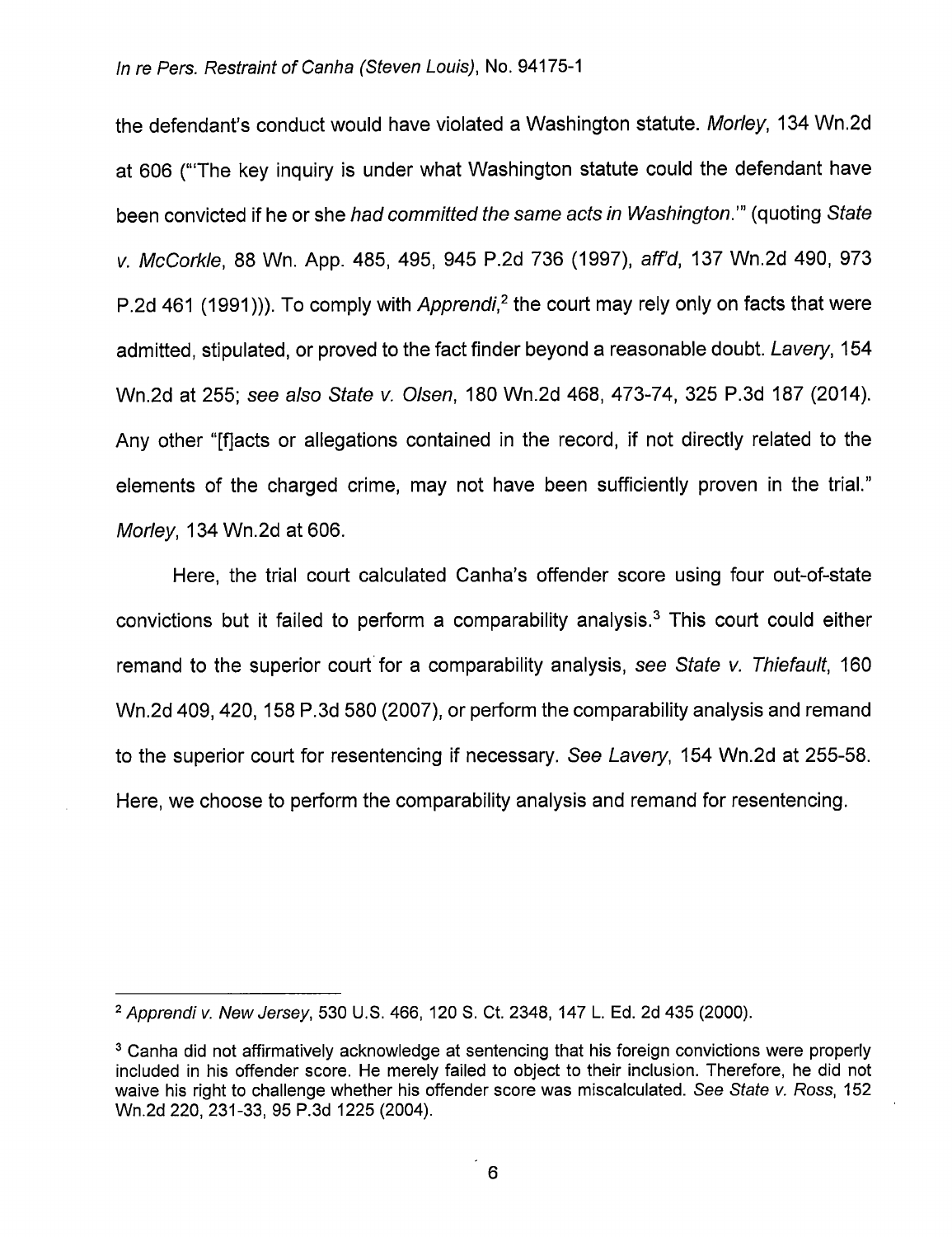## II. California Voluntary Manslaughter

Canha's conviction for voluntary manslaughter in California is not legally comparable to Washington's second degree murder statute, but it is factually comparable. Consequently, it was appropriately included in Canha's offender score.

### A. Legal Comparability

In 1991, Canha pleaded guilty to voluntary manslaughter in California. The

California manslaughter statute provides that a person is guilty of manslaughter in three

instances:

Manslaughter is the unlawful killing of a human being without malice. It is of three kinds:

(a) Voluntary—upon a sudden quarrel or heat of passion.

(b) Involuntary—in the commission of an unlawful act, not amounting to a felony; or in the commission of a lawful act which might produce death, in an unlawful manner, or without due caution and circumspection. This subdivision shall not apply to acts committed in the driving of a vehicle.

(c) Vehicular. . . .

Cal. Penal Code § 192(a)-(c) (West 1988). The killing must be without malice, which is

defined by statute:

(4) The words "malice" and "maliciously" import a wish to vex, annoy, or injure another person, or an intent to do a wrongful act, established either by proof or presumption of law.

Cal. Penal Code § 7(4) (West 1988).

In 1991, there were three possible comparable offenses in Washington: manslaughter in the first degree, manslaughter in the second degree, and murder in the second degree. However, none of these offenses is legally comparable to California's manslaughter statute because none has the same alternative means as manslaughter.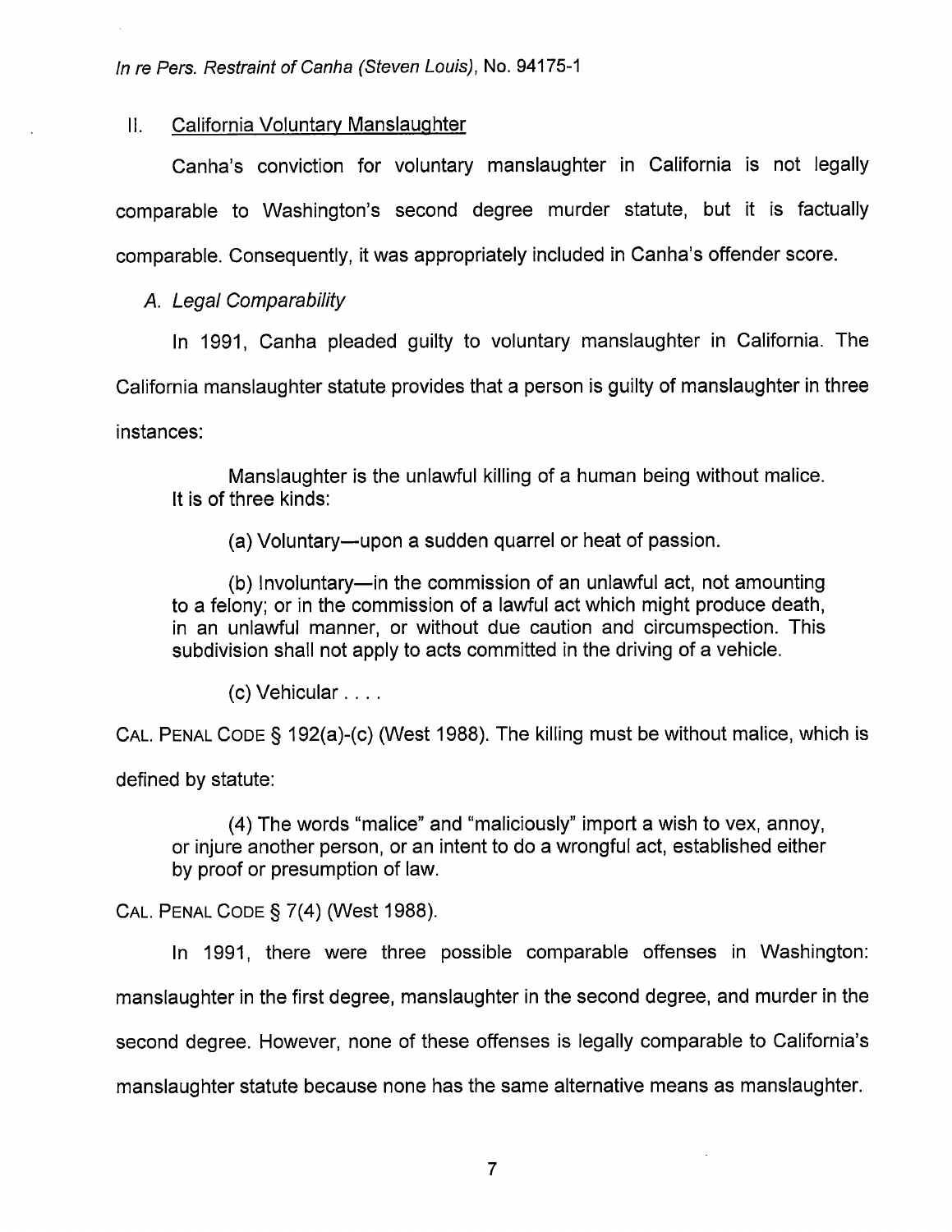# 1. Washington Manslaughter in the First Degree

The first possible comparable offense in Washington is first degree manslaughter.

Washington manslaughter in the first degree requires a reckless killing or the unlawful

killing of an unborn child:

(1) A person is guilty of manslaughter in the first degree when:

(a) He recklessly causes the death of another person; or

(b) He intentionally and unlawfully kills an unborn quick child by inflicting any injury upon the mother of such child.

Former RCW 9A.32.060 (1975). Washington defined "reckless" as a conscious disregard

of substantial risk:

RECKLESSNESS. A person is reckless or acts recklessly when he knows of and disregards a substantial risk that a wrongful act may occur and his disregard of such substantial risk is a gross deviation from conduct that a reasonable man would exercise in the same situation.

Former RCW 9A.08.010(1)(c) (1975).

Washington's first degree manslaughter is not legally comparable to California's

manslaughter statute. The California statute does not require a reckless killing, nor does

it criminalize the intentional killing of an unborn child. See CAL. PENAL CODE § 192 (West

1988). We must look elsewhere for a legally comparable Washington offense.

# 2. Washington Manslaughter in the Second Degree

Another possible comparable Washington offense is second degree manslaughter. Washington manslaughter in the second degree requires a killing as a result of criminal negligence:

(1) A person is guilty of manslaughter in the second degree when, with criminal negligence, he causes the death of another person.

(2) Manslaughter in the second degree is a Class C felony.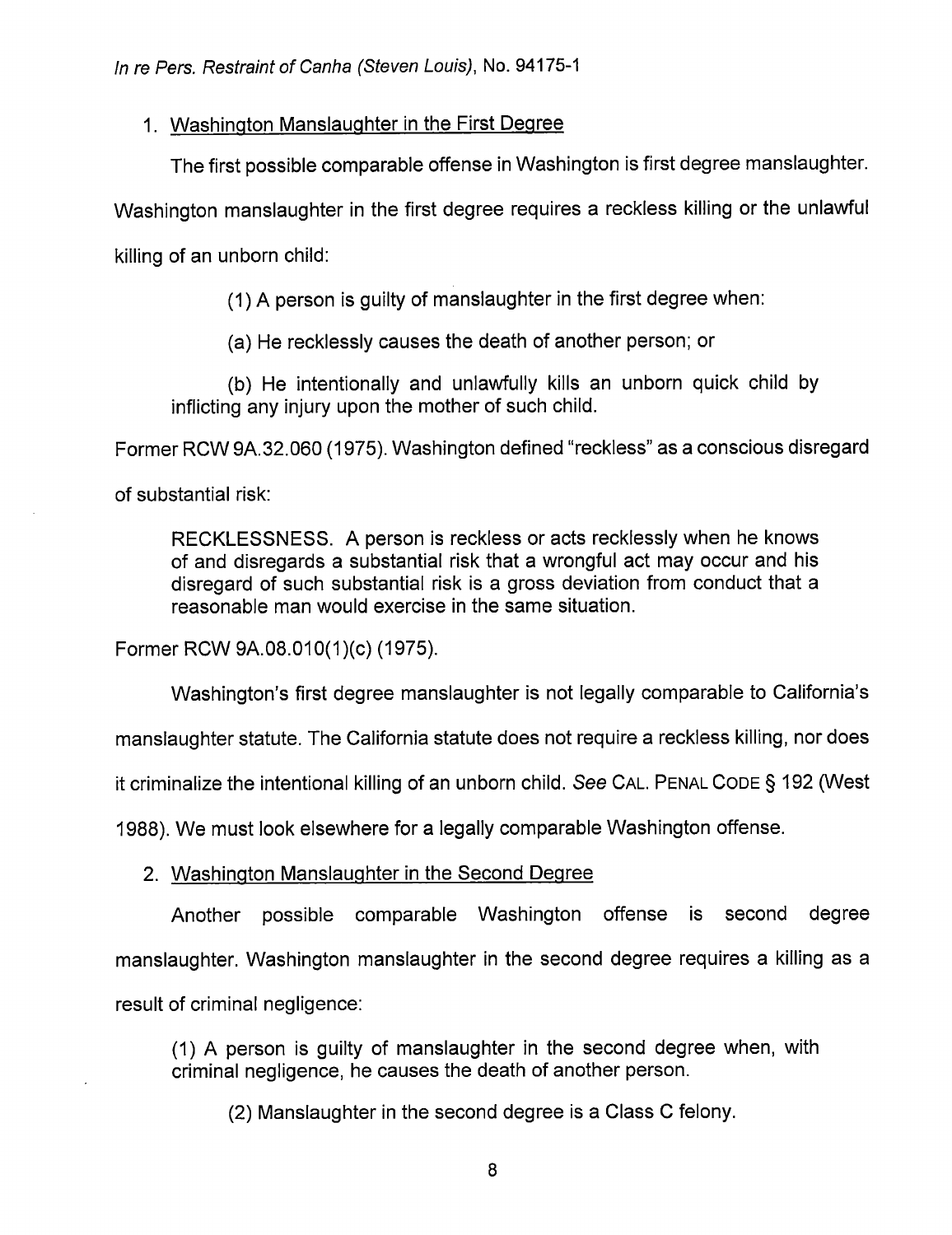Former RCW 9A.32.070 (1975). A person is criminally negligent when he or she fails to

be aware of a substantial risk and to exercise the requisite care of a reasonable person:

A person is criminally negligent or acts with criminal negligence when he fails to be aware of a substantial risk that a wrongful act may occur and his failure to be aware of such substantial risk constitutes a gross deviation from the standard of care that a reasonable man would exercise in the same situation.

Former RCW 9A.08.010(1)(d) (1975).

Washington second degree manslaughter is not comparable to California voluntary manslaughter. California voluntary manslaughter is broader, criminalizing behavior like vehicular manslaughter, not only killings resulting from criminal negligence.

See CAL. PENAL CODE § 192 (West 1988). Consequently, we must examine another

statute to find legal comparability.

# 3. Washington Murder in the Second Degree

The final potentially comparable Washington offense is second degree murder.

The Washington crime requires killing someone without premeditation or during the course of a felony:

(1) A person is guilty of murder in the second degree when:

(a) With intent to cause the death of another person but without premeditation, he causes the death of such person or of a third person; or

(b) He commit or attempts to commit any felony.. . and, in the course of and in furtherance of such crime or in immediate flight therefrom, he, or another participant, causes the death of a person other than one of the participants . . . .

# Former RCW 9A.32.050 (1975).

Washington second degree murder is not legally comparable to California voluntary manslaughter. California does not criminalize felony murder in its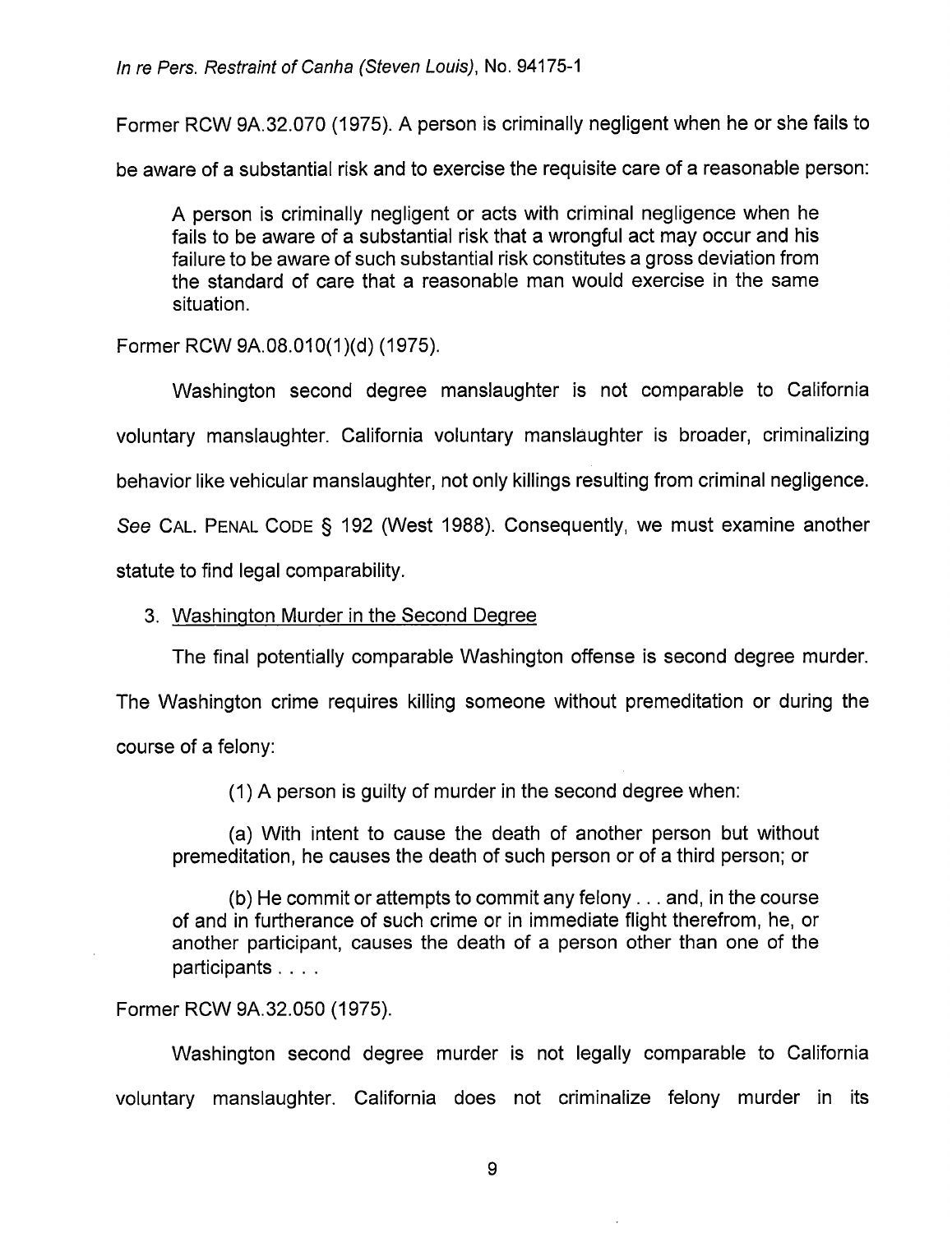manslaughter statute. See Cal. Penal Code § 192 (West 1988) (criminalizing killings committed during unlawful activity not amounting to a felony). Nor does the Washington statute encompass involuntary manslaughter since Washington's statute requires an intent to kill. See former ROW 9A.32.050(1 )(a). Since none of these Washington statutes has the same alternative means as the California manslaughter statute—voluntary, involuntary, and vehicular—they are not legally comparable. Thus, we move to the factual comparability analysis.

## B. Factual Comparability

California initially charged Canha with murder. Instead of proceeding to trial on the murder charge, Canha pleaded guilty to the lesser included offense of voluntary manslaughter. See People v. Barton, 12 Cal. 4th 186, 199, 906 P.2d 531, 47 Cal. Rptr. 2d 569 (1995) (holding that manslaughter is a lesser included offense of murder).<sup>4</sup> Canha admitted that he committed voluntary manslaughter. Therefore, we must discern what the elements of California voluntary manslaughter are and whether Canha's conduct of committing voluntary manslaughter would have violated a Washington statute.

When we compare statutes, we apply the law existing at the time of the conviction. See Lavery, 154 Wn.2d at 255 (stating that "the elements of the out of state crime must be compared to the elements of a Washington criminal statute in effect when the foreign crime was committed' (emphasis added)); see also Moriey, 134 Wn.2d at 606 (same). Voluntary manslaughter required a killing to be done "without malice . . . upon a sudden

<sup>&</sup>lt;sup>4</sup> This court may look to and rely on other state case law interpreting foreign statutes. See, e.g., Oisen, 180 Wn.2d at 478-79 (examining and quoting California case law to aid in interpreting California law).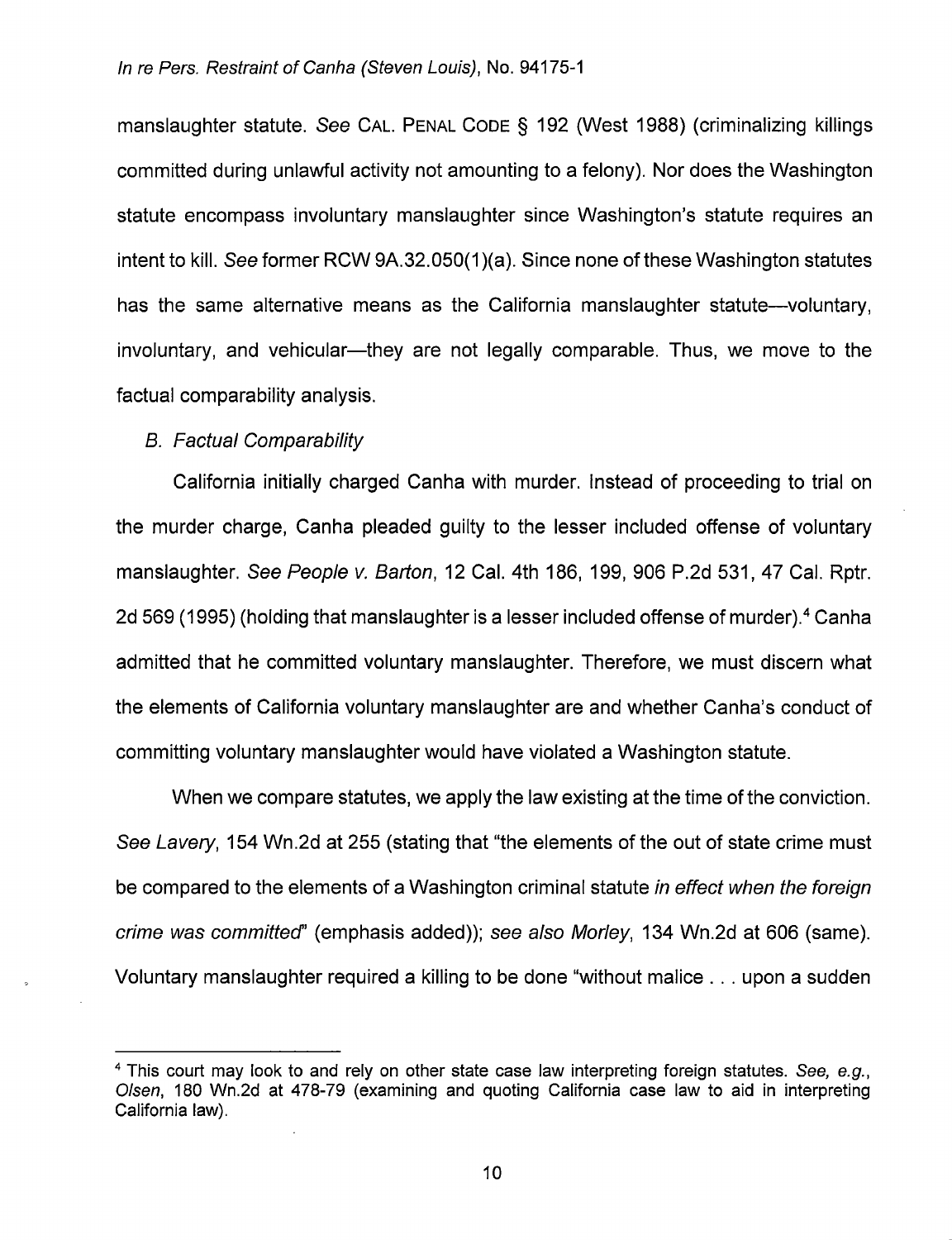quarrel or heat of passion." CAL. PENAL CODE § 192(a) (West 1988). At the time of Canha's conviction in 1991 and until 2000, California required a specific intent to kill for a voluntary manslaughter conviction. See, e.g., People v. Lee, 20 Cal. 4th 47, 59, 971 P.2d 1001, 82 Cal. Rptr. 2d 625 (1999) (discussing when "an intentional killing is reduced to voluntary manslaughter"); People v. Hawkins, 10 Cal. 4th 920, 958, 897 P.2d 574, 42 Cal. Rptr. 2d 636 (1995) (stating that "voluntary manslaughter presupposes an intent to kill"), abrogated by People v. Lasko, 23 Cal. 4th 101, 999 P.2d 666 (2000); People v. Brubaker, 53 Cal. 2d 37, 44, 346 P.2d 8 (1959) ("Voluntary manslaughter is a willful act, characterized by the presence of an intent to kill, engendered by sufficient provocation and by the absence of premeditation, deliberation and (by presumption of law) malice aforethought." (emphasis omitted)), abrogated by Lasko, 23 Cal. 4th 101.<sup>5</sup> Thus, when Canha pleaded guilty to voluntary manslaughter in 1991, he pleaded guilty to an intentional killing done in the heat of passion.® See Olsen, 180 Wn.2d at 478-79

<sup>®</sup> See also People v. Breverman, 19 Cal. 4th 142, 153, 960 P.2d 1094, 77 Cal. Rptr. 2d 870 (1998) (describing that '"[a] defendant who commits an intentional and unlawful killing but who lacks malice is guilty of . . . voluntary manslaughter" (alteration in original) (citations omitted) (quoting Barton, 12 Cal. 4th at 199)); Barton, 12 Cal. 4th at 199 (specifying that "an intentional and unlawful killing" without malice is voluntary manslaughter); People v. Ray, 14 Cal. 3d 20, 28, 533 P.2d 1017, 120 Cal. Rptr. 377 (1975) ("If because of diminished capacity the perpetrator is unable to entertain malice but nevertheless is found to be able to form the intent to kill the crime is voluntary manslaughter."), abrogated by Lasko, 23 Cal. 4th 101; People v. Graham, 71 Cal. 2d 303, 315, 455 P.2d 153, 78 Cal. Rptr. 217 (1969) (stating that voluntary manslaughter "is a homicide which may be intentional, voluntary, deliberate, premeditated, and unprovoked"); People v. Valentine, 28 Cal. 2d 121, 130-31, 169 P.2d 1 (1946) (acknowledging that the existence of a specific intent to kill exists in voluntary manslaughter).

<sup>®</sup> In 2000, the California Supreme Court overruled its case law holding that voluntary manslaughter required an intent to kill. Lasko, 23 Cal. 4th 101. Now, a defendant may be convicted of voluntary manslaughter when he or she has either an "'intent to kill or a conscious disregard for life."" People v. Bryant, 56 Cal. 4th 959, 968, 301 P.3d 1136, 157 Cal. Rptr. 3d 522 (2013). However, as discussed supra, we apply the law existing at the time of Canha's conviction. And when Canha pleaded guilty to voluntary manslaughter in 1991, an intent to kill was a necessary element of the offense under California law. See Hawkins, 10 Cal. 4th at 958-59 (stating that "voluntary manslaughter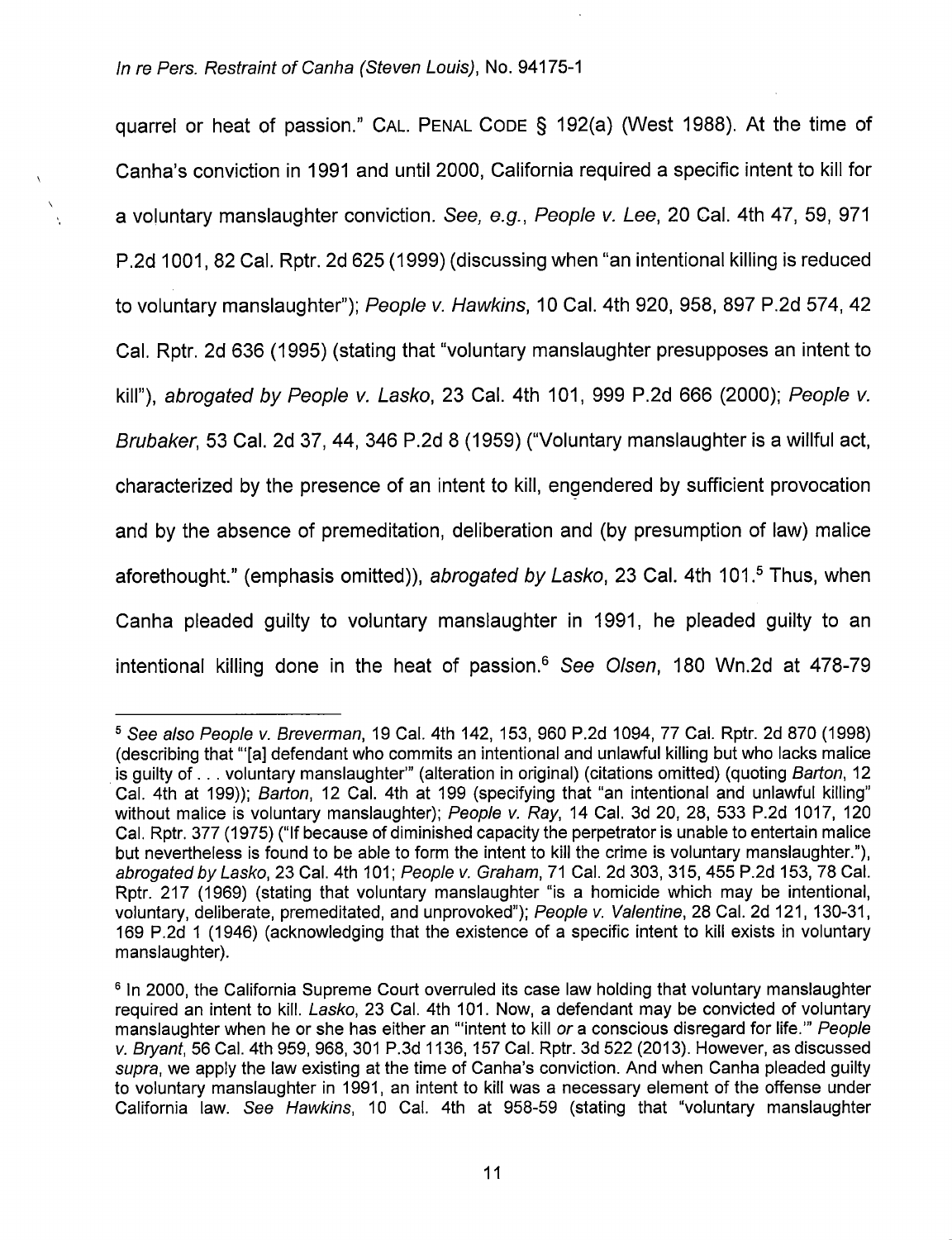("Moreover, '[a] guilty plea "admits every element of the crime charged.'"" (alteration in original) (quoting People v. Wallace, 33 Cal. 4th 738, 749, 93 P.3d 1037, 16 Cal. Rptr. 3d 96 (2004)) (quoting People v. Thomas, 41 Cal. 3d 837, 844 n.6, 718 P.2d 94, 226 Cal. Rptr. 107 (1986))).

An intentional killing in California, when done in the heat of passion, may be reduced from murder to manslaughter. Lee, 20 Cal. 4th at 59 (concluding that "an intentional killing is reduced to voluntary manslaughter... when the defendant acts upon a sudden quarrel or heat of passion on sufficient provocation"). Similarly, in Washington, heat of passion negates premeditation, justifying a charge of second degree murder. State V. Frederick, 20 Wn. App. 175, 182, 579 P.2d 390 (1978). Thus, of the possible comparable Washington statutes discussed above, murder in the second degree is closest to California voluntary manslaughter. Washington second degree murder requires an "intent to cause the death of another person but without premeditation." Former RCW 9A.32.050(1)(a).

Canha claims that his voluntary manslaughter offense cannot be comparable to second degree murder because voluntary manslaughter does not require the specific intent to kill someone, while second degree murder does. But, as discussed above, at the time of Canha's conviction, voluntary manslaughter in California did require an intent to kill and Canha necessarily pleaded guilty to such an intent. See Hawkins, 10 Cal. 4th

presupposes an intent to kill" and that "[v]oluntary manslaughter is a willful act, characterized by the presence of an intent to kill" (quoting Brubaker, 53 Cal. 2d at 44)), abrogated by Lasko, 23 Cal. 4th 101. Thus, the fact that California no longer requires an Intent to kill for a conviction of voluntary manslaughter is of no consequence to Canha, who necessarily pleaded guilty to an intentional killing in 1991. See Olsen, 180 Wn.2d at 478-79.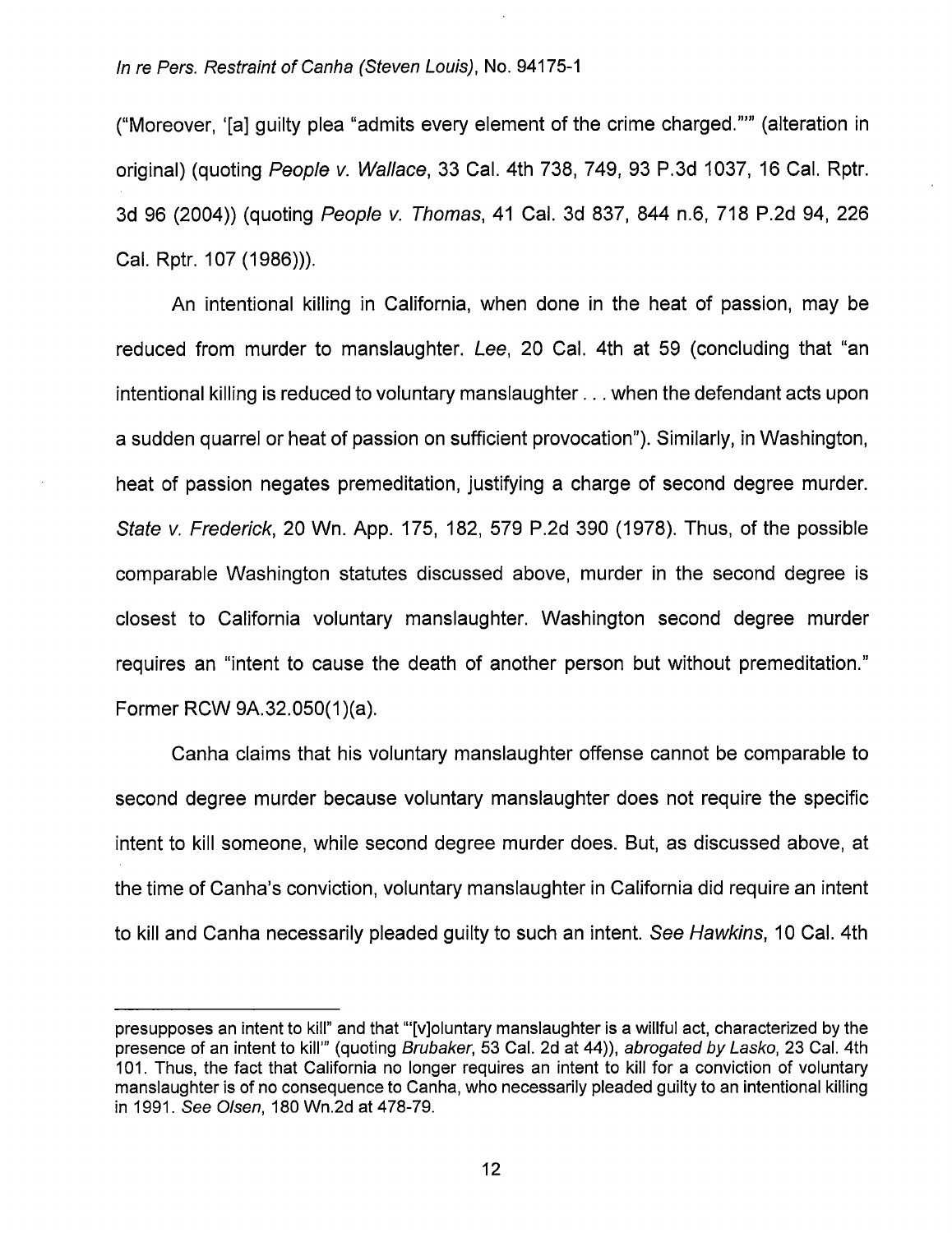at 958 ("Defendant's argument is based on the premise that malice aforethought and intent to kill describe identical mental states... . But that premise is fallacious. It has been long held that voluntary manslaughter presupposes an intent to kill, but that, in spite of that intent, certain statutorily defined mitigating circumstances negate the element of malice aforethought."). Therefore, both the California statute and the Washington statute required a specific intent to kill and also required that the killing be done in the heat of passion or without premeditation. As a result, Canha pleaded guilty to an intentional killing done in the heat of passion or without premeditation. See Oisen, 180 Wn.2d at 478 (relying on California law to conclude that '"[a] guilty plea admits every element of the crime charged'" (internal quotation marks omitted) (quoting Wallace, 33 Cal. 4th at 749)). Therefore, his voluntary manslaughter conviction is factually comparable to second degree murder; Canha's conduct of committing voluntary manslaughter would have violated Washington's second degree murder statute. Thus, the voluntary manslaughter conviction was properly included in Canha's offender score.

#### III. Oregon Felon in Possession of a Firearm

Canha's conviction for felon in possession of a firearm in Oregon is factually comparable to Washington's first degree unlawful possession of a firearm. Therefore, it was appropriately included in Canha's offender score.

#### A. Legal Comparability

Oregon convicted Canha as a felon in possession of a firearm. A person could be convicted under the Oregon statute if he or she had possession of a firearm after previously being convicted of a felony: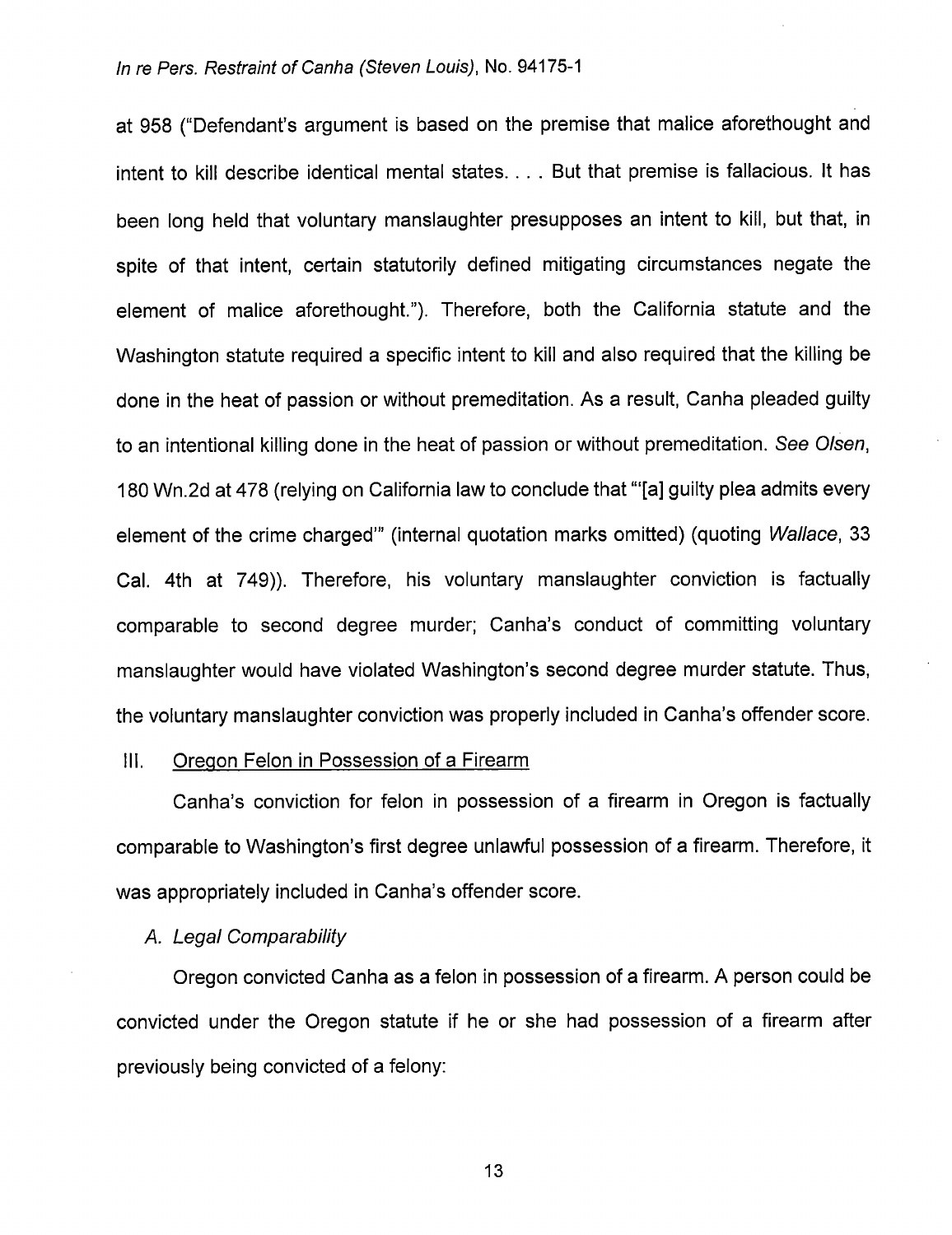Any person who has been convicted of a felony under the law of this state or any other state, or who has been convicted of a felony under the laws of the Government of the United States, who owns or has in the person's possession or under the person's custody or control any firearm, commits the crime of felon in possession of a firearm.

Former Or. Rev. Stat. § 166.270(1) (2001) (emphasis added).

The comparable Washington statute at the time was first degree unlawful

possession of a firearm. In contrast to the Oregon statute, an individual could be

convicted in Washington only if he or she had been previously convicted of a serious

offense:

A person, whether an adult or juvenile, is guilty of the crime of unlawful possession of a firearm in the first degree, if the person owns, has in his or her possession, or has in his or her control any firearm after having previously been convicted in this state or elsewhere of any serious offense as defined in this chapter.

Former RCW 9.41.040(1)(a) (1997) (emphasis added). A serious offense in Washington

was defined by statute:

"Serious offense" means any of the following felonies or a felony attempt to commit any of the following felonies, as now existing or hereafter amended:

(a) Any crime of violence; [or]

(o) Any felony offense in effect at any time prior to June 6, 1996, that is comparable to a serious offense, or any federal or out-of-state conviction for an offense that under the laws of this state would be a felony classified as a serious offense.

Former RCW 9.41.010(12) (1997).

Oregon's statute is broader than Washington's statute. Oregon requires that a

person be convicted of a felony, while Washington requires that a person be convicted

of a serious offense. Compare former OR. REV. STAT. § 166.270 (1999), with former RCW

9.41.040(1)(a). The definition of a "serious offense" does not encompass all felonies;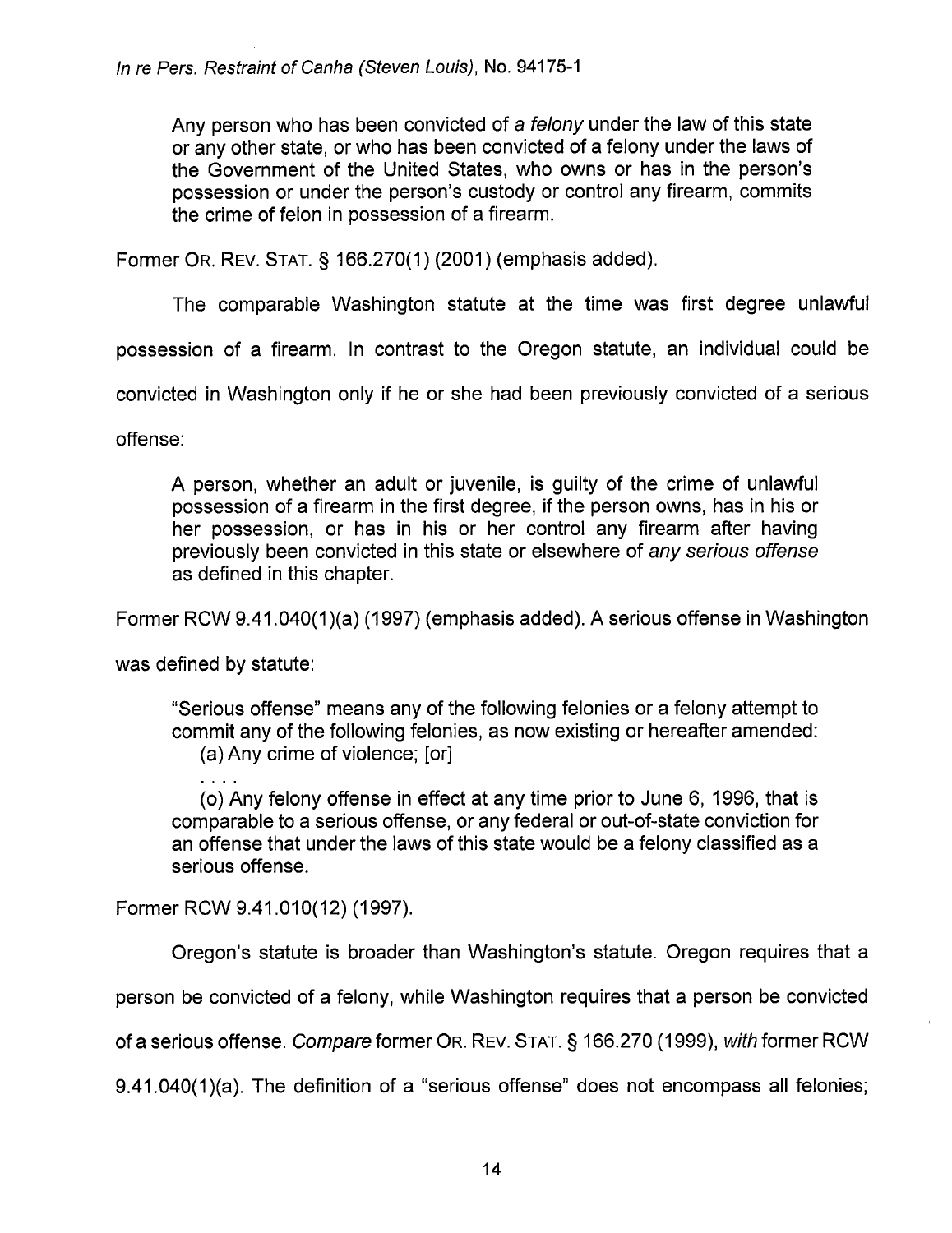therefore, it is possible for a person to have been convicted of a felony without committing a serious offense in Washington. Since the Oregon statute is broader, it is not legally comparable to the Washington statute. See Morley, 134 Wn.2d at 606. Because the Oregon statute is not legally comparable, we must determine whether Canha's conviction was factually comparable to the Washington statute.

# B. Factual Comparability

To be convicted under the Washington statute for first degree unlawful possession of a firearm, Canha must have (1) had a firearm in his possession or control and (2) been previously convicted of a serious offense. Former ROW 9.41.040(1 )(a) (2000). Since Canha's conviction meets both these requirements, we conclude that the offense is factually comparable.

Oregon charged and convicted Canha of "unlawfully and knowingly hav[ing] in [his] possession a firearm." This satisfies the Washington statute's first requirement that Canha have a firearm in his possession or control.

Canha pleaded guilty to voluntary manslaughter in California in 1991. Killing someone satisfies the definition of a "serious offense" since it is a "'[c]rime of violence."<sup>7</sup>

 $\frac{7}{1}$  At trial in 2008, Canha stipulated that he had "previously been convicted of a serious offense." Now, Canha argues that he was not previously convicted of a serious offense. Under the doctrine of judicial estoppel, we generally "'preclude<sup>[]</sup> a party from asserting one position in a court proceeding and later seeking an advantage by taking a clearly inconsistent position." Miller v. Campbell, 164 Wn.2d 529, 539, 192 P.3d 352 (2008) (quoting Arkison v. Ethan Allen, Inc., 160 Wn.2d 535, 538, 160 P.3d 13 (2007)). We need not reach this issue, however, because we resolve the issue under the factual comparability analysis.

Canha also asserts that his trial counsel "was defective for not ascertaining if the voluntary manslaughter conviction was comparable to a serious offense in Washington." Since the voluntary manslaughter conviction was comparable to a serious offense in Washington, this failure by trial counsel did not prejudice Canha.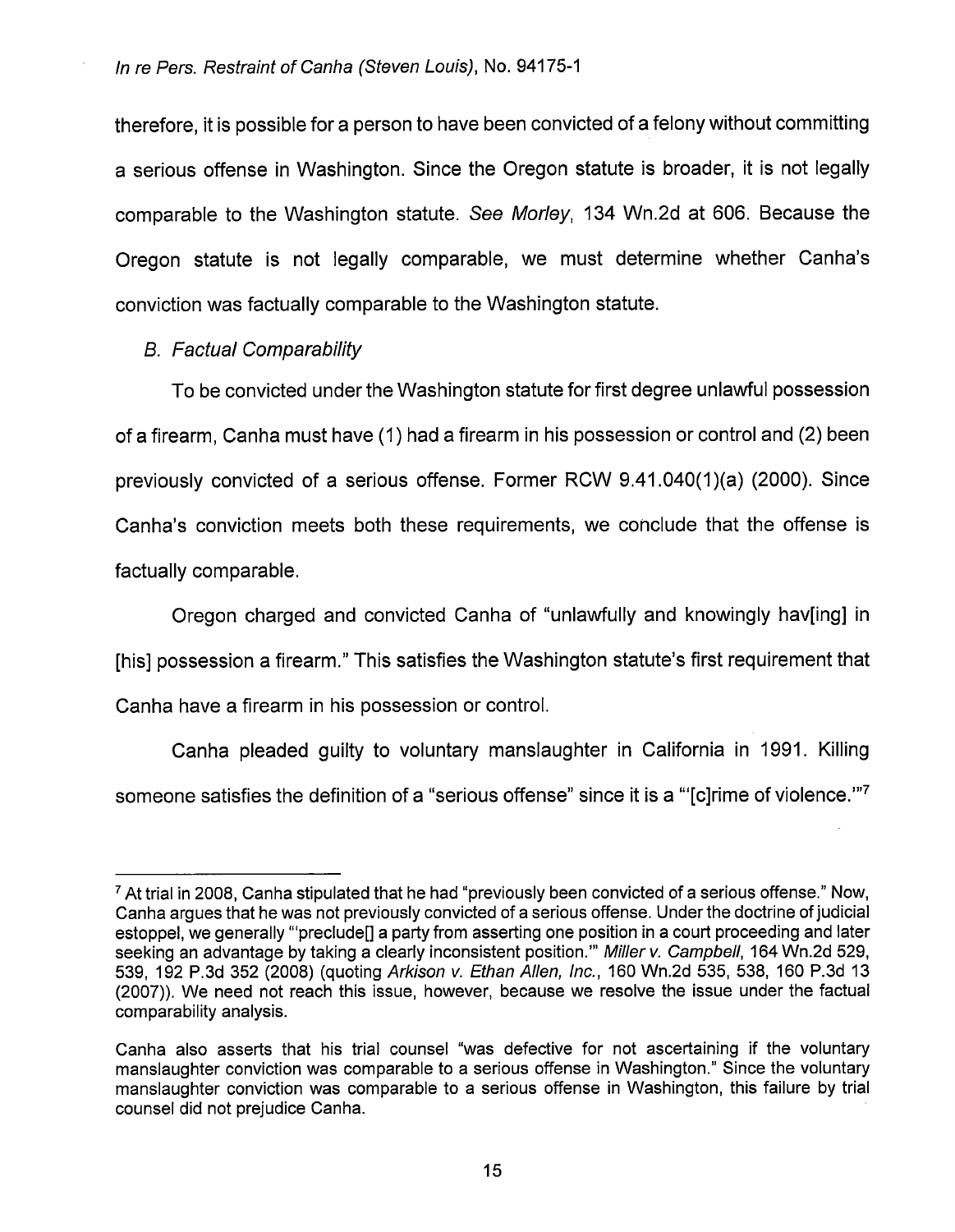Former RCW 9.41.010(12). Consequently, the Washington statute's second requirement that Canha was previously convicted of a serious offense is met.

Because Canha had possession of a firearm and had previously been convicted of a serious offense, his conviction in Oregon for felon in possession of a firearm is factually comparable to a Washington felony offense. Thus, it was properly included in his offender score.

## IV. Ineffective Assistance of Counsel

Canha claims that his trial counsel and appellate counsel on direct appeal were ineffective for failing to raise these comparability issues. Because the State concedes that Canha's hindering prosecution conviction is not comparable to a Washington offense, we need not reach Canha's ineffective assistance of counsel claim for that conviction. We conclude that the remaining claims of ineffective assistance of counsel lack merit.

To prevail on his ineffective assistance of counsel claims, Canha must show (1) that counsel performed deficiently and (2) that counsels' deficient performance was prejudicial. State v. Grier, 171 Wn.2d 17, 32-33, 246 P.3d 1260 (2011). To show prejudice, a defendant must show that '"there is a reasonable probability that, but for counsel's deficient performance, the outcome of the proceedings would have been different.'" Id. at 34 (quoting State v. Kyllo, 166 Wn.2d 856, 862, 215 P.3d 177 (2009)).

Here, the State concedes that the inclusion of the Oregon hindering prosecution conviction in Canha's offender score was erroneous. Consequently, we remand for resentencing to correct Canha's offender score on this point. Thus, we need not reach the question of whether counsel was ineffective for failing to raise the comparability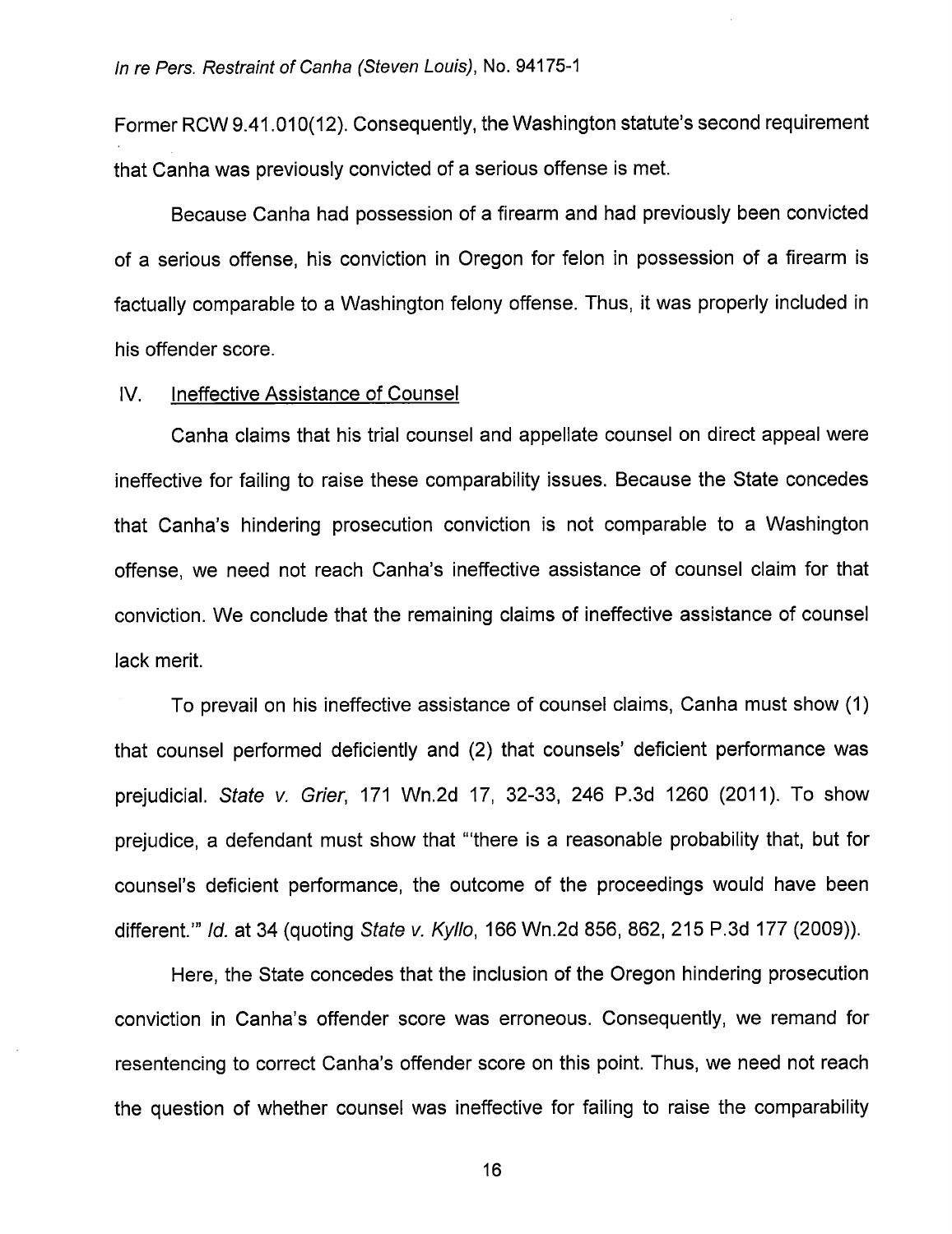analysis issue for this conviction because the result would be the same. Because Canha's three other foreign convictions were properly included in his offender score, Canha cannot show that counsels' failures to raise the comparability analysis issues for these convictions prejudiced him. Since Canha cannot show prejudice, his remaining claims for ineffective assistance of counsel lack merit.

### **CONCLUSION**

In conclusion, three of Canha's four out-of-state convictions were properly included in Canha's offender score. Canha's conviction for California voluntary manslaughter is factually comparable to Washington's second degree murder. Canha's Oregon conviction for felon in possession of a firearm is factually comparable to Washington's first degree unlawful possession of a firearm. Canha concedes that his Oregon conviction for first degree criminal mischief is comparable to Washington's second degree malicious mischief. But, the State concedes that Canha's Oregon conviction for hindering prosecution is not comparable to a Washington offense. As a result, it was erroneously included in Canha's offender score. Therefore, Canha is entitled to be resentenced. We remand to the trial court to resentence Canha accordingly and for other proceedings consistent with this opinion, if any.